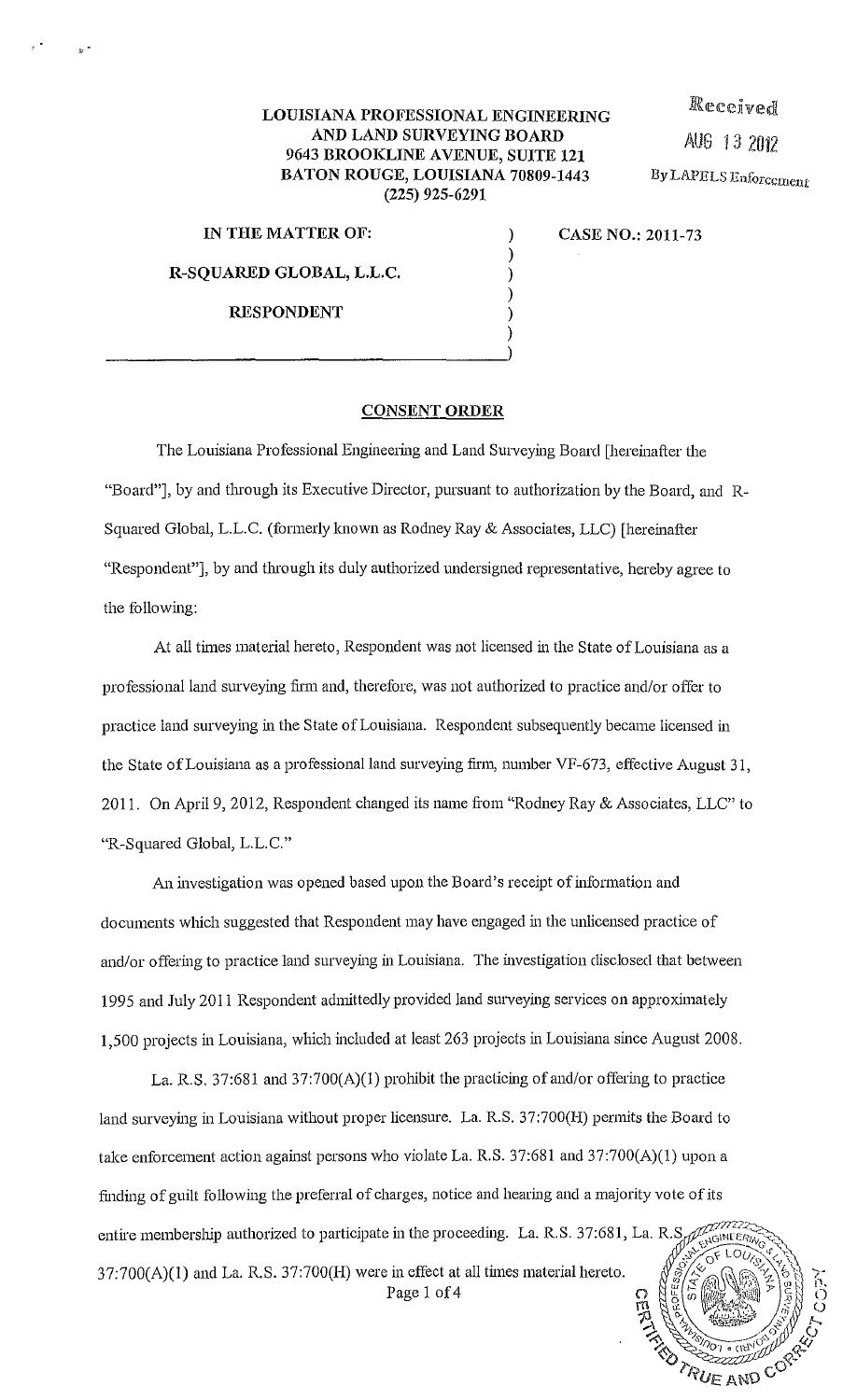It is undisputed that at all times material hereto Respondent was not licensed to practice and/or offer to practice land surveying in Louisiana and that between 1995 and 2011 Respondent practiced and/or offered to practice land surveying in Louisiana without proper licensure.

By letter dated July 3, 2012, the Board gave notice to Respondent that it was considering the preferral of charges against Respondent on the grounds that it may have violated La. R.S. 37:681 and 37:700(A)(l), relative to practicing and/or offering to practice land surveying in Louisiana without proper licensure.

Wishing to dispense with the need for further enforcement action and to conclude the instant proceeding without further delay and expense, for the purpose of this proceeding only, Respondent and the Board do hereby enter into this Consent Order, in which Respondent of its own free will consents to the issuance of a Consent Order by the Board, wherein Respondent agrees to (a) pay a fine of two thousand  $(\$2,000.00)$  dollars, (b) pay administrative costs of three hundred fifty-two and 02/100 (\$352.02) dollars, and (c) the publication of this Consent Order on the Board's website and a summary of this matter in the Board's official journal, the Louisiana Engineer and Surveyor Journal, and the reporting of this matter to the National Council of Examiners for Engineering and Smveying (NCEES), identifying Respondent by name.

Respondent admits to violations of the referenced laws and/or rules regarding the practicing of and/or offering to practice land surveying in Louisiana without proper licensure. Respondent acknowledges awareness of said laws and/or rules and states that it will comply with all applicable laws and rules henceforth. Respondent has been advised of its right to appeal; and it states affirmatively that it has been afforded all administrative remedies due it under the law.

Therefore, in consideration of the foregoing and by signing this Consent Order, Respondent does hereby waive its right to a hearing before the Board, to the presenting of evidence and witnesses on its behalf, to Findings of Fact and Conclusions of Law in tlus case, and to judicial review of this Consent Order.

Respondent hereby represents (a) that it fully understands the meaning and intent of this Consent Order, including but not limited to its final and binding effect, (b) that it has voluntarily entered into this Consent Order and that no other promise or agreement of any kind has been made to or with him by any person whatsoever to cause the execution of this instrument and (c) ENGINEE that the sanctions set forth in this Consent Order do not prevent the Board from taking the

Page 2 of 4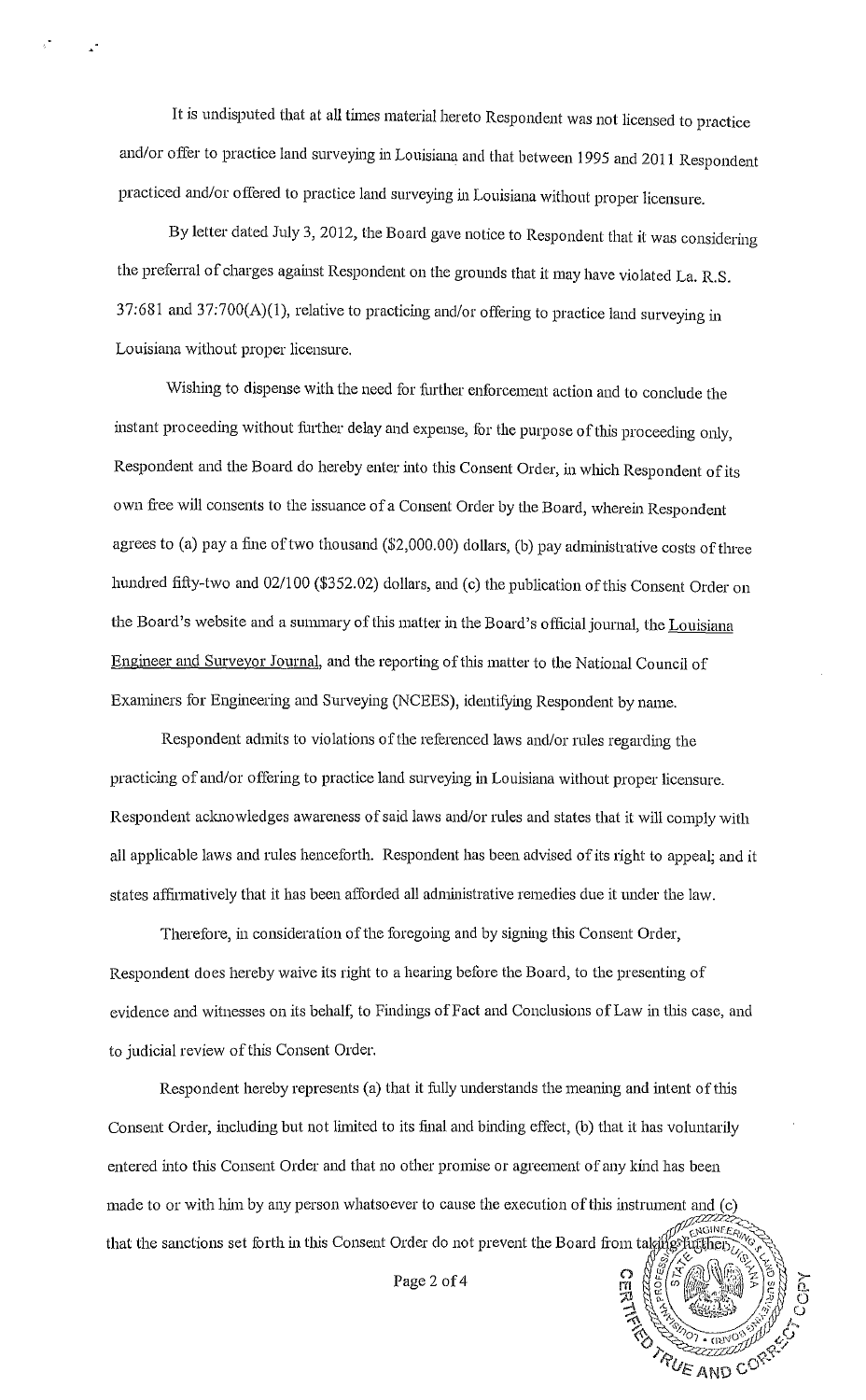disciplinary or enforcement action against Respondent on matters not specifically addressed in this Consent Order.

WHEREFORE, the Louisiana Professional Engineering and Land Surveying Board and Respondent agree that:

1. Respondent shall pay a fine of two thousand (\$2,000.00) dollars, which shall be tendered to the Board by certified check payable to the Board, due upon the signing of this Consent Order; and

2. Respondent shall pay administrative costs of three hundred fifty-two and 02/100 (\$352.02) dollars, which shall be tendered to the Board by certified check payable to the Board, due upon the signing of this Consent Order; and

3. Tllis Consent Order shall be published on the Board's website and a summary of this matter shall be printed in the official journal of the Board, the Louisiana Engineer and Surveyor Journal, and reported to the National Council of Examiners for Engineering and Surveying (NCEES), identifying Respondent by name; and

4. This Consent Order shall not become effective unless and until it is accepted and signed by and on behalf of the Board. Should the Board not accept and sign this Consent Order, it is agreed that presentation of this matter to the Board shall not prejudice the Board or any of its members, staff, attorneys or representatives from further participation, consideration, or resolution of any fiuther proceedings herein.

## LOUISIANA PROFESSIONAL ENGINEERING AND LAND SURVEYING BOARD

 $\text{DATE:}$   $||-|4-|2$ 

,-

BY: <u>Deonas de Senitif</u> DONNA D. SENTELL, Executive Director

R-SQUARED GLOBAL, L.L.C., Respondent

DATE: <u>10 August 2012</u>

 $\mathcal{F}_{\mathrm{BY}}$ .L.S., Manager RODNEYA, RAY



Page 3 of 4